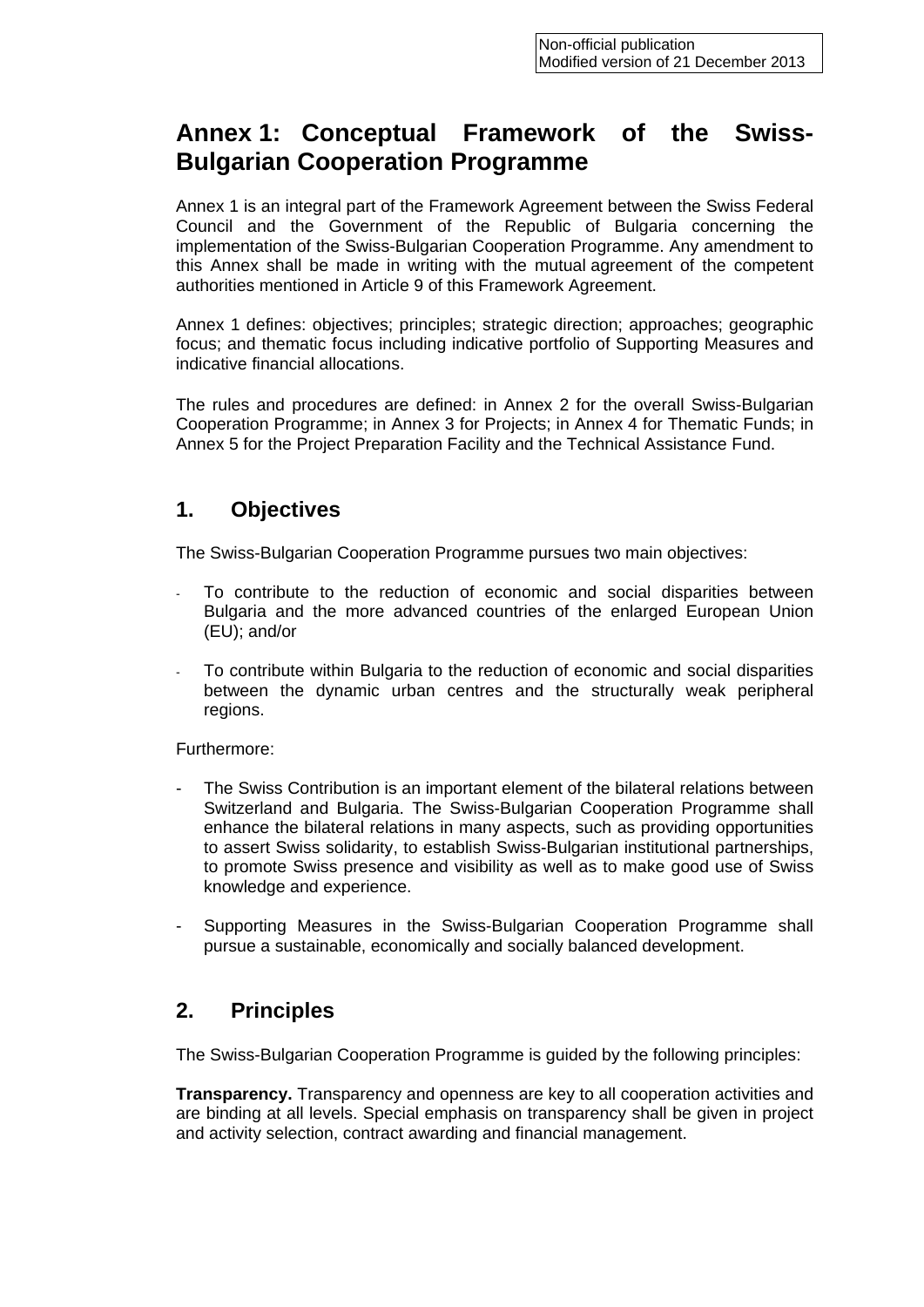**Social inclusion.** Cooperation activities shall respect the need for including socially and economically disadvantaged groups in the opportunities and benefits of development.

**Equal opportunities and rights.** Cooperation activities shall increase women's and men's opportunities to exercise their rights equally through an age and genderbased approach.

**Environmental sustainability.** Cooperation activities shall respect the need to incorporate requirements of environmental sustainability.

**Commitment by all actors involved.** All decision-makers and entities involved in the Swiss-Bulgarian Cooperation Programme shall be committed to the efficient and effective implementation of the agreed Supporting Measures.

**Subsidiarity and decentralisation.** Cooperation activities shall respect the need to include considerations of subsidiarity and decentralisation primarily in Supporting Measures at the municipal and regional levels.

#### **3. Strategic Direction**

The strategic direction of the Swiss-Bulgarian Cooperation Programme is defined by two strategic lines:

- **Emphasising Swiss experience.** Switzerland gives priority to the following thematic areas: security; reforms and inclusion of vulnerable groups; environment and infrastructure; promotion of the private sector; research and scholarships. In these areas, Switzerland has extensive cooperation experience and can provide widely recognised specific knowledge and methodology.
- **Combining Bulgarian needs with specific value added by Switzerland.** Swiss support targets the specific needs of Bulgaria (demand-driven approach). Swiss support is provided in areas in which Switzerland can offer specific value added.

The strategic direction includes:

**Partners and beneficiaries.** The Swiss-Bulgarian Cooperation Programme shall include partners and beneficiaries, inter alia the public and private sectors, nongovernmental organisations and civil society organisations.

**Partnerships.** Partnerships between Swiss and Bulgarian partners are an enriching element of the Swiss-Bulgarian Cooperation Programme. Cooperation and institutional partnerships are strongly encouraged, especially in focus areas in which Switzerland contributes particular experience, know-how and technologies.

**Visibility.** Visibility of the Swiss-Bulgarian Cooperation Programme for the Bulgarian and Swiss public is an important aspect that shall be taken into account when selecting and implementing Supporting Measures. Both Parties shall proactively inform about their cooperation.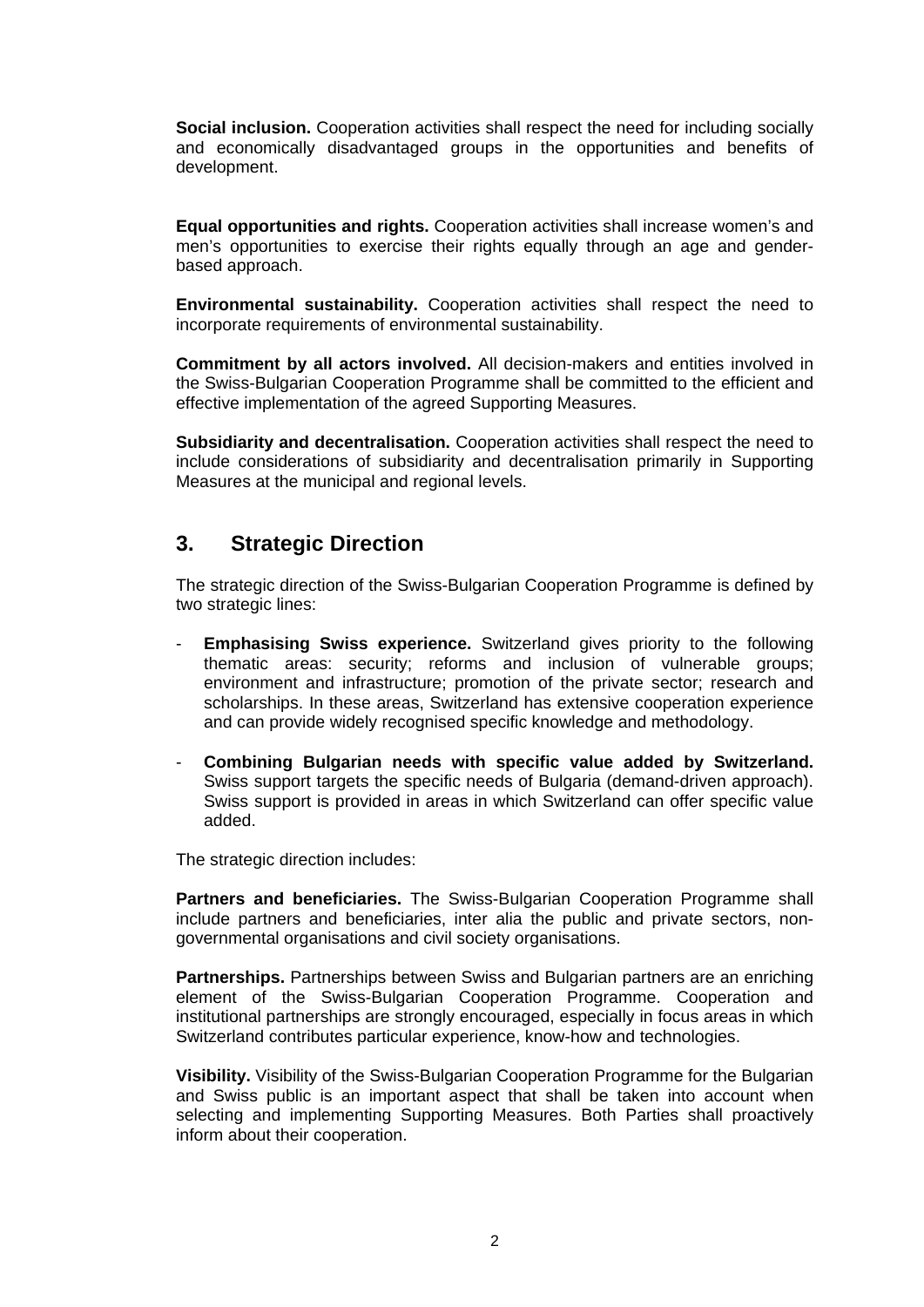**Flexibility.** Within two years after the signing of this Framework Agreement, a review shall assess thematic and geographical priorities, if the case may be, redirect the initial financial allocations as agreed, and determine the priorities for the not yet allocated part of the Contribution.

**Transnational Cooperation.** The Contribution may be used to finance transnational Supporting Measures. Transnational Supporting Measures are measures which are implemented in more than one country.

### **4. Approaches**

The Swiss-Bulgarian Cooperation Programme is based on the following approaches:

**Projects.** Project means an individual project or programme. An important part of the Swiss Contribution is provided in the form of project and programme financing. The respective rules and procedures are laid down in Annex 3.

- An **individual project** approach shall be applied in a focus area in which standalone projects shall be implemented. To assure efficiency and effectiveness, the contribution for each project under the individual project approach shall represent in general a minimum amount of CHF 1 million. Higher minimal financial volumes may be agreed upon (see Chapter 6 of this Annex). In exceptional cases, the competent authorities mentioned in Article 9 of this Framework Agreement may agree on lower minimum financial volumes.
- A **programme** consists of component projects linked by a common theme or shared objectives. A programme approach shall be applied in focus areas which have several of the following characteristics: large financial commitments; linking of different levels (national, regional, local); variety of actors; contribution to policy development; significant contributions to capacity building; and application of a common set of rules and procedures. A programme approach implies a delegated authority for decision-making on component projects. A programme approach includes: an initial assessment of the focus area; the definition of objectives, guidelines and budgets; a programme implementation plan; and a monitoring, steering and evaluation concept. To assure efficiency and effectiveness, the contribution to a specific programme shall amount to a minimum of CHF 4 million.

**Thematic Funds.** Thematic Funds target a specific theme or a specific beneficiary group. Thematic Funds are set up to efficiently implement Activities. In general, financial volumes for each Activity are small. However, in exceptional cases, financial volumes may reach those of individual projects. A Thematic Fund is managed by a Swiss Intermediate Body and an Activity is implemented by an Executing Agency. The rules and procedures for Thematic Funds are provided in Annex 4.

**Project Preparation Facility Fund.** Project preparation and detailed Project planning are of paramount importance for efficiency and effectiveness in Project implementation. Preparation support may be requested by Bulgaria or recommended by Switzerland and shall be financed through the Project Preparation Facility (see Annex 5).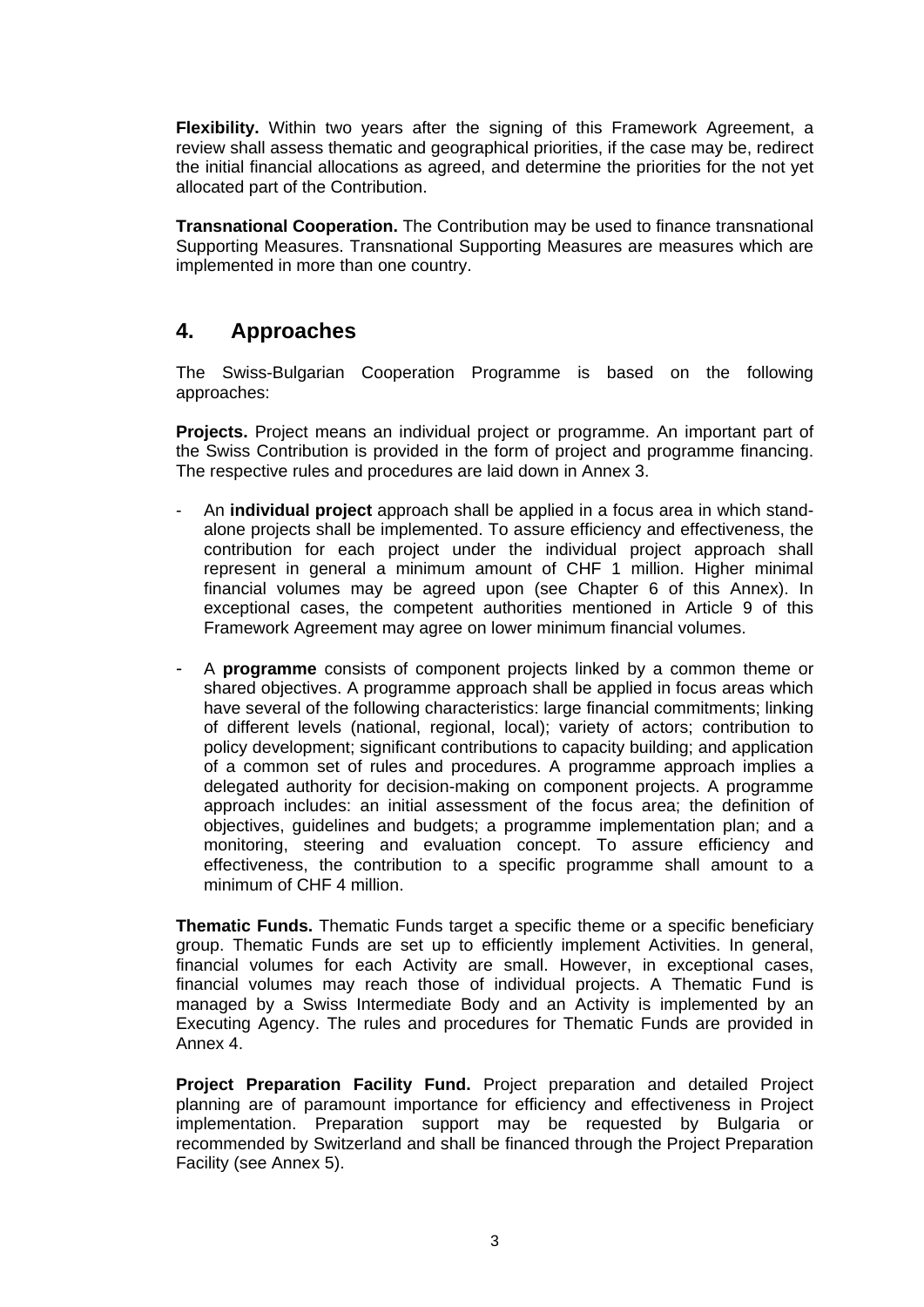**Technical Assistance Fund.** A Technical Assistance Fund shall be established to contribute to some additional costs incurred by Bulgaria for the efficient and effective implementation of the Contribution (see Annex 5).

### **5. Geographical Focus**

An important part of the financial resources of the Swiss-Bulgarian Cooperation Programme shall be spent in the areas with low economic and social indicators.

## **6. Thematic Focus, Indicative Portfolio of Supporting Measures and Indicative Financial Allocations**

The following thematic focus, indicative portfolio of support measures and indicative financial allocations shall apply to the Swiss-Bulgarian Cooperation Programme:

| 1. Security, Stability and Support for Reforms |                    |                                                                                                                                                                                                                                                                                                                                                                                                                                                                                                                                                                                                                                                                                                                                                                                                                                                                                                                                                                  |                                       |
|------------------------------------------------|--------------------|------------------------------------------------------------------------------------------------------------------------------------------------------------------------------------------------------------------------------------------------------------------------------------------------------------------------------------------------------------------------------------------------------------------------------------------------------------------------------------------------------------------------------------------------------------------------------------------------------------------------------------------------------------------------------------------------------------------------------------------------------------------------------------------------------------------------------------------------------------------------------------------------------------------------------------------------------------------|---------------------------------------|
| $N^{\circ}$                                    | <b>Focus areas</b> | <b>Indicative Portfolio of Supporting Measures</b>                                                                                                                                                                                                                                                                                                                                                                                                                                                                                                                                                                                                                                                                                                                                                                                                                                                                                                               | Indicative<br>financial<br>allocation |
| 1                                              | <b>Security</b>    | <b>Approach: Thematic Fund</b><br>Objective:. The fund shall address Schengen related<br>issues and contribute to enhance socially related<br>security as well as to fight corruption and organised<br>crime.<br>Activities in the form of projects already<br>identified:<br>- Schengen<br>Issues: Development of personnel<br>capacities and awareness raising<br>- Tracing of stolen vehicles according to article 100<br>of the Schengen Convention<br>- Exchange practice in the field of migration<br>- Juvenile Justice / Prevention of crimes against and<br>by children<br>- Prevention of juvenile delinquency<br>- Capacity building for police officers in human rights<br>- Capacity building of forensic experts<br>- Environmental security: capacity building of the<br><b>Association of Prosecutors</b><br>- Combating organized crime, trafficking of human<br>beings and money laundering: enhance the<br>capacity of the public prosecutors | Up to CHF<br>9.850 million            |
|                                                |                    | Other Activities in the form of projects may be<br>proposed by Bulgaria or by Switzerland.<br>Additional information is provided in Annex 4.                                                                                                                                                                                                                                                                                                                                                                                                                                                                                                                                                                                                                                                                                                                                                                                                                     |                                       |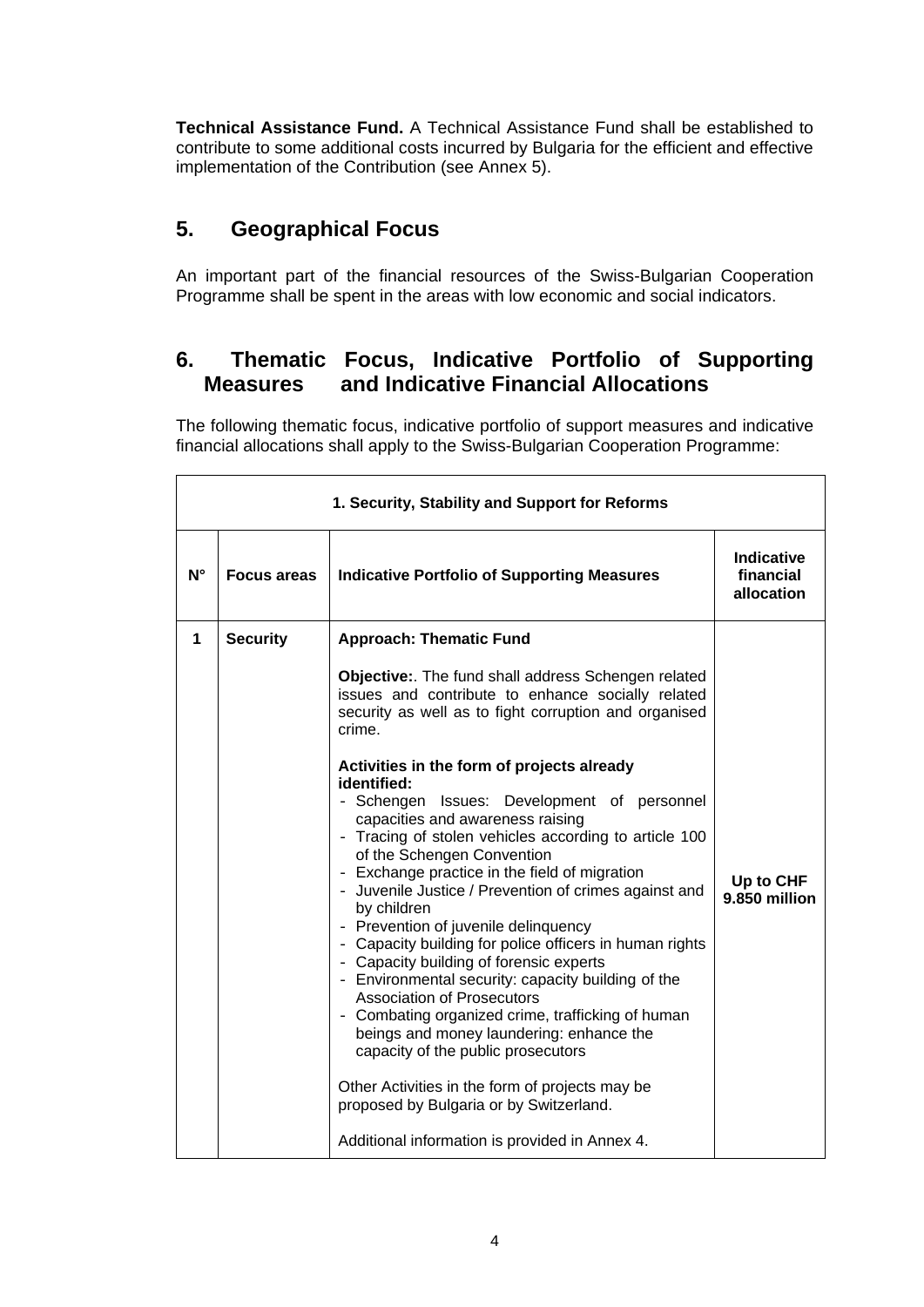| $\mathbf{2}$ | <b>Reforms</b><br>linked to                                                           | <b>Approach: Thematic Funds</b>                                                                                                                                                                                                                                                                                                                                             |              |
|--------------|---------------------------------------------------------------------------------------|-----------------------------------------------------------------------------------------------------------------------------------------------------------------------------------------------------------------------------------------------------------------------------------------------------------------------------------------------------------------------------|--------------|
|              | civil society<br>and the<br>inclusion of<br>Roma and<br>other<br>vulnerable<br>groups | <b>Objective1:</b> To promote civil society's contribution as<br>important actors of development and participation.<br>Priority shall be given to Activities of civil<br>society/NGOs contributing primarily to the provision<br>of social services as well as tackling environmental<br>issues, allowing for strengthening organisational<br>capacities (CHF 8.0 million). |              |
|              |                                                                                       | Activities in the form of projects already<br>identified:                                                                                                                                                                                                                                                                                                                   |              |
|              |                                                                                       | - Linking nature protection and sustainable rural<br>development.                                                                                                                                                                                                                                                                                                           | Up to CHF    |
|              |                                                                                       | Activities in the form of small projects financed<br>through a Block Grant:<br>- NGO Block Grant for small projects.                                                                                                                                                                                                                                                        | 16.9 million |
|              |                                                                                       | Objective 2: To promote the social inclusion of the<br>Roma and other vulnerable groups (CHF 8.9 million).<br>Activities in the form of a programme or projects<br>already identified:<br>- Support the social inclusion and the effective<br>integration of Roma and other vulnerable groups in<br>Bulgarian society through:                                              |              |
|              |                                                                                       | Introduction of home care services in Bulgaria as a<br>form of long-term care for older people, people<br>with chronic diseases and people with disabilities,<br>taking also into consideration the special needs of<br>those from the Roma community and from other<br>vulnerable groups.                                                                                  |              |
|              |                                                                                       | Additional information is provided in Annex 4.                                                                                                                                                                                                                                                                                                                              |              |

| 2. Environment and Infrastructure |                               |                                                                                                 |                                              |  |
|-----------------------------------|-------------------------------|-------------------------------------------------------------------------------------------------|----------------------------------------------|--|
| N°                                | <b>Focus areas</b>            | <b>Indicative Portfolio of Supporting Measures</b>                                              | <b>Indicative</b><br>financial<br>allocation |  |
| 3                                 | <b>Rehabilitatio</b><br>n and | <b>Approach: Projects</b>                                                                       |                                              |  |
|                                   | modernisati                   | Objective 1 (first priority):                                                                   |                                              |  |
|                                   | on of basic                   | To enhance public infrastructure in order to increase                                           |                                              |  |
|                                   | infrastructur                 | living standards and promote economic development.                                              |                                              |  |
|                                   | е<br>and                      | Types of eligible projects:                                                                     | Up to CHF<br>27.4 million                    |  |
|                                   | <b>Improvemen</b>             |                                                                                                 |                                              |  |
|                                   | t of the                      | Projects of a minimum value of CHF 5 million each in                                            |                                              |  |
|                                   | environment                   | the fields of:<br>Hazardous waste management and disposal                                       |                                              |  |
|                                   |                               | (e.g. contaminated sites, asbestos, e-waste,<br>chemical waste). Special consideration is given |                                              |  |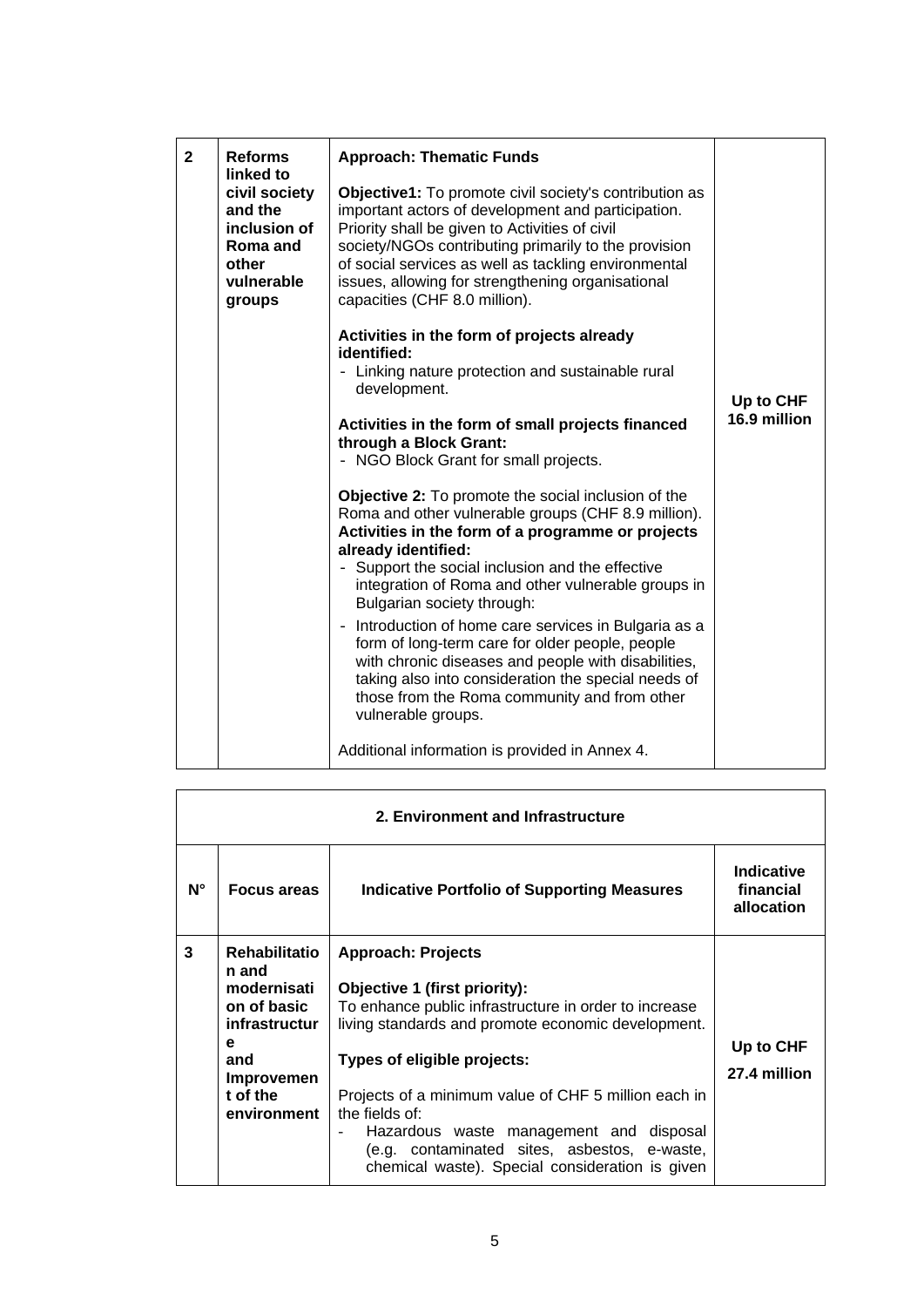|  | to the rehabilitation of contaminated sites.<br>Solid waste management: Recycling                                                                                                                                                                                                     |  |
|--|---------------------------------------------------------------------------------------------------------------------------------------------------------------------------------------------------------------------------------------------------------------------------------------|--|
|  | Objective 2 (second priority):<br>To improve energy efficiency and to introduce<br>renewable energy systems.                                                                                                                                                                          |  |
|  | Types of eligible projects:                                                                                                                                                                                                                                                           |  |
|  | Projects of a minimum value of CHF 3 million each in<br>the fields of:<br>Improvement of energy efficiency in public<br>infrastructure.<br>Introduction of renewable energy systems (e.g.<br>biomass, solar, geothermal) as well as related<br>grid devices (e.g. smart grids, etc.). |  |

| 3. Private Sector |                                                                                                                                                |                                                                                                                                                                                                                                                                                                                                                                                                                                                          |                                       |
|-------------------|------------------------------------------------------------------------------------------------------------------------------------------------|----------------------------------------------------------------------------------------------------------------------------------------------------------------------------------------------------------------------------------------------------------------------------------------------------------------------------------------------------------------------------------------------------------------------------------------------------------|---------------------------------------|
| $N^{\circ}$       | <b>Focus areas</b>                                                                                                                             | <b>Indicative Portfolio of Supporting Measures</b>                                                                                                                                                                                                                                                                                                                                                                                                       | Indicative<br>financial<br>allocation |
| 4                 | Improvemen<br>t of the<br>regulation of<br>the financial<br>sector and<br>strengthenin<br>g of<br>financial<br>markets and                     | <b>Approach: Projects</b><br><b>Types of eligible Projects:</b><br>Corporate Financial Reporting (World Bank as<br>Executing Agency): Institutional and regulatory<br>capacity building for corporate sector financial<br>reporting and auditing at the national level                                                                                                                                                                                   |                                       |
|                   | institutions                                                                                                                                   | <b>Approach: Projects</b><br><b>Types of eligible Projects:</b><br>To contribute to the reduction of corruption and<br>related crimes through Projects with a minimum<br>amount of CHF 100'000 in the areas of:<br>Anti-Money Laundering and Combating<br>the<br>Financing of Terrorism (AML/CFT)<br>Prevention and detection of corruption (e.g.<br>$\overline{\phantom{0}}$<br>whistle-blowing systems)<br>Training in the field of public procurement | Up to CHF<br>1.5 million              |
| 5                 | <b>Developmen</b><br>t of the<br>private<br>sector and<br>promotion<br>of exports of<br><b>SMEs</b><br>and $/$ or<br>promotion<br>of standards | <b>Approach: Projects</b><br>To increase the market shares of Bulgarian exports<br>of goods and services where possible, taking<br>regional disparities into account.<br><b>Types of eligible Projects:</b><br>Export promotion of goods and services and<br>trade financing support<br>Cooperation Partners: ITC, UNIDO, EBRD, etc.<br>- Promotion of<br>standards,<br>conformity<br>norms,                                                             | Up to CHF<br>1.5 million              |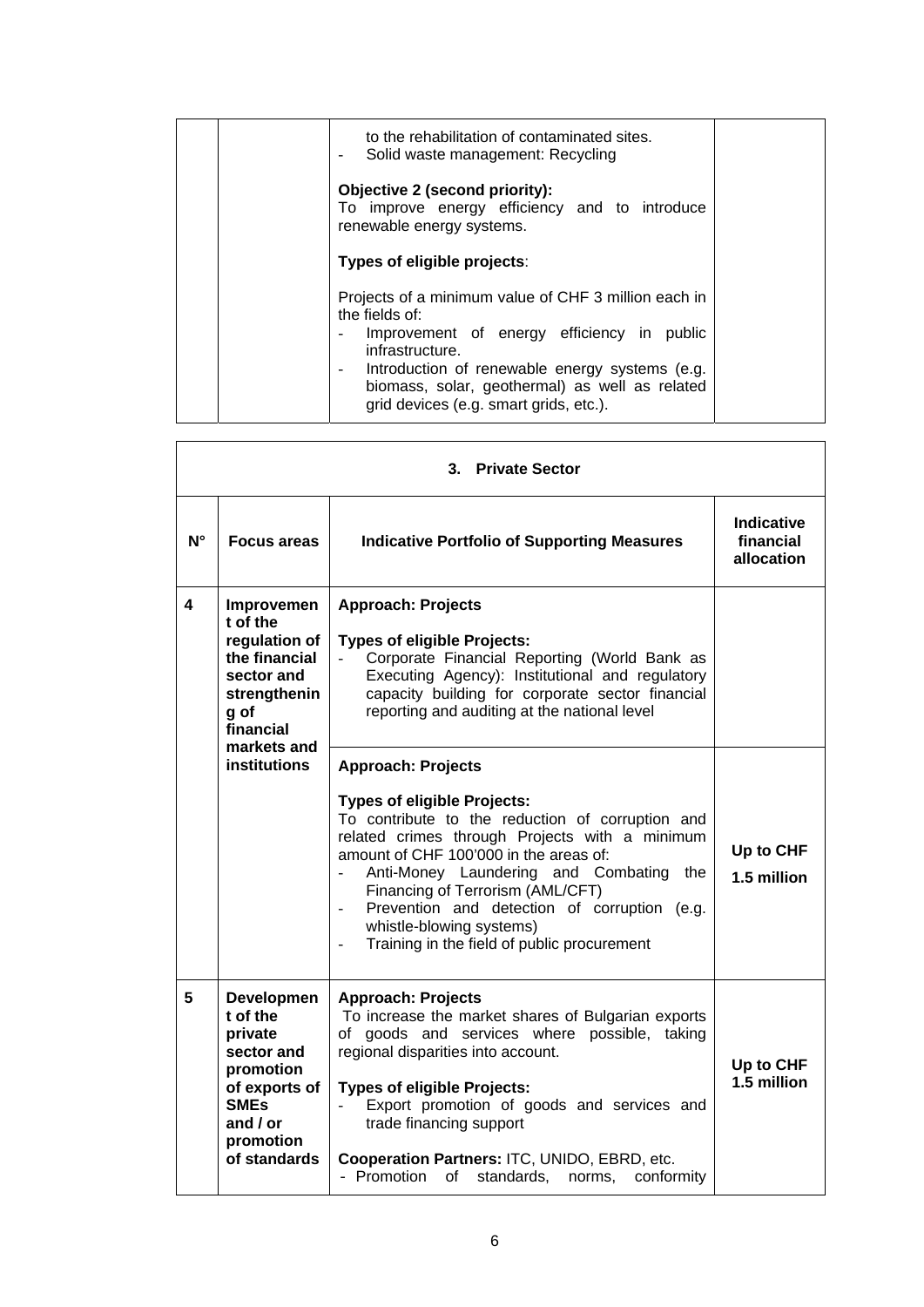|  | assessments                        |  |
|--|------------------------------------|--|
|  | <b>Cooperation Partners: UNIDO</b> |  |

| 4. Human and Social Development |                                 |                                                                                                           |                                       |  |
|---------------------------------|---------------------------------|-----------------------------------------------------------------------------------------------------------|---------------------------------------|--|
| $N^{\circ}$                     | Focus areas                     | <b>Indicative Portfolio of Supporting Measures</b>                                                        | Indicative<br>financial<br>allocation |  |
| 6                               | <b>Scholarship</b><br>and<br>S. | <b>Approach: Thematic Funds</b>                                                                           |                                       |  |
| Research                        |                                 | <b>Objective 1:</b> To enhance the academic exchange<br>between Switzerland and Bulgaria (CHF 2 million). |                                       |  |
|                                 |                                 | <b>Activity: Scholarships.</b>                                                                            |                                       |  |
|                                 |                                 |                                                                                                           | Up to CHF 6                           |  |
|                                 |                                 | <b>Objective 2:</b> To promote joint Swiss Bulgarian<br>research activities (CHF 4 million).              | million                               |  |
|                                 |                                 | Activities in the form of projects: Joint research<br>projects.                                           |                                       |  |
|                                 |                                 | Additional information is provided in Annex 4.                                                            |                                       |  |

| <b>5. Special Allocations</b>                                             |                                                                                                                                                                                                                                                                                                                                                                                                                                                                                                                                                                                                                                                                                                |                                              |
|---------------------------------------------------------------------------|------------------------------------------------------------------------------------------------------------------------------------------------------------------------------------------------------------------------------------------------------------------------------------------------------------------------------------------------------------------------------------------------------------------------------------------------------------------------------------------------------------------------------------------------------------------------------------------------------------------------------------------------------------------------------------------------|----------------------------------------------|
| <b>Item</b>                                                               | <b>Indicative Portfolio of Supporting Measures</b>                                                                                                                                                                                                                                                                                                                                                                                                                                                                                                                                                                                                                                             | <b>Indicative</b><br>financial<br>allocation |
| <b>Partnership</b><br><b>Enhance-ment</b><br>and Expert<br><b>Support</b> | <b>Approach: Thematic Fund</b><br>Objective 1: To promote and/or enhance institutional<br>partnerships between Bulgarian and Swiss partners<br>to: contribute to the solution of specific development<br>challenges; strengthen capacities and structures of<br>the Bulgarian institutional partners; allow to mobilise<br>Swiss added value; contribute to the strengthening of<br>the partnerships.<br>Activities in the form of institutional partnerships<br>already identified:<br>- Promotion of social dialogue and encouraging<br>working conditions for employees.<br>Other Activities in the form of institutional<br>partnerships may be proposed by Bulgaria or by<br>Switzerland. | Up to CHF 4<br>million                       |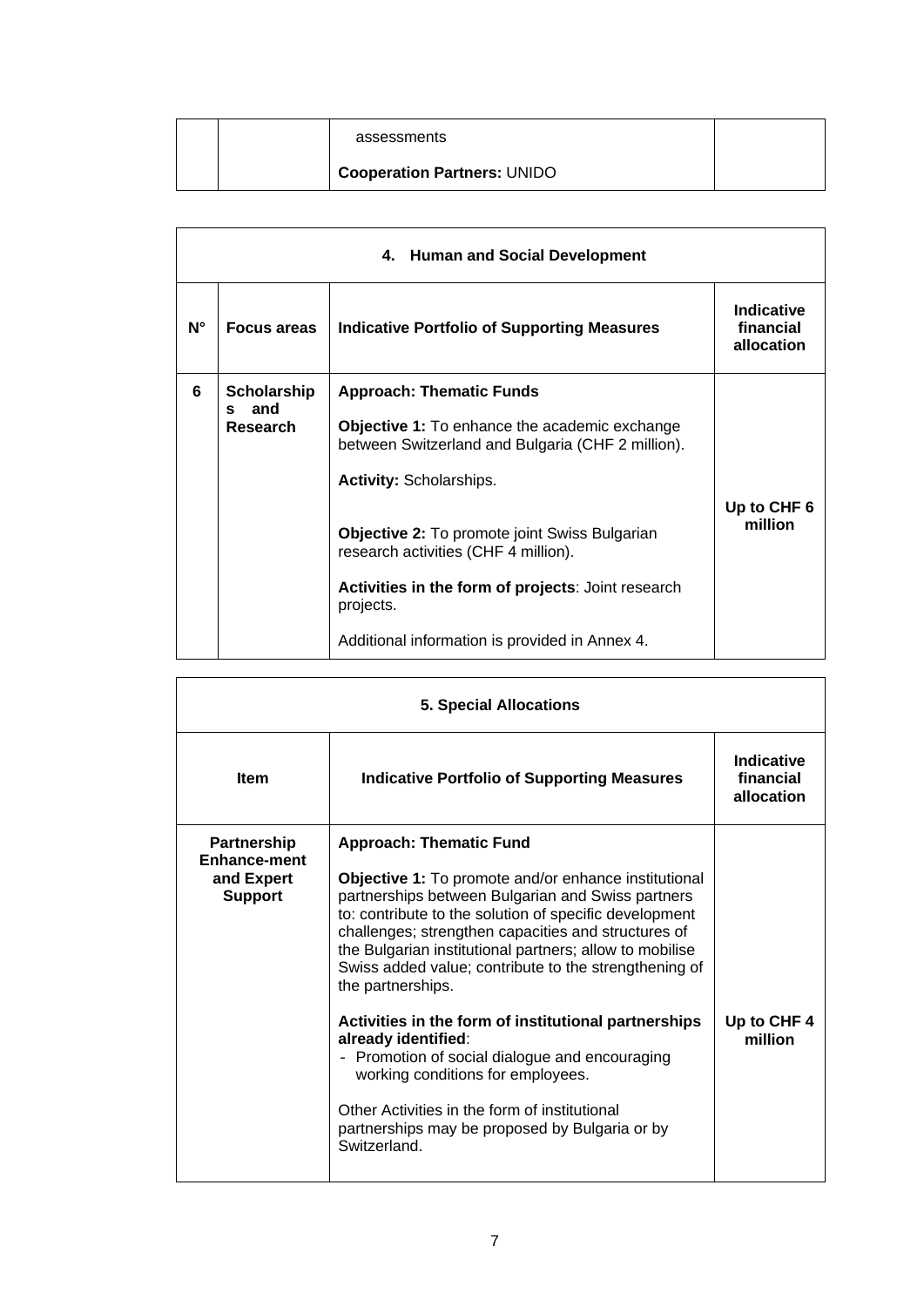|                                                    | Activities in the form of partnerships financed<br>through a Block Grant:<br>- Block Grant for small joint Activities of institutional<br>partners. Activities shall range from CHF 10,000 to<br>CHF 100,000 and shall be identified on the basis<br>of a rolling call for proposals.<br><b>Objective 2:</b> To mobilise Swiss expertise.<br>Activities in the form of short term inputs<br>financed through a Block Grant:<br>- Block Grant for short term inputs of Swiss experts.<br>Activities shall range from a few thousand Swiss<br>Francs up to CHF 35,000 and shall be identified on<br>the basis of a rolling call for proposals. |                                                  |                           |
|----------------------------------------------------|----------------------------------------------------------------------------------------------------------------------------------------------------------------------------------------------------------------------------------------------------------------------------------------------------------------------------------------------------------------------------------------------------------------------------------------------------------------------------------------------------------------------------------------------------------------------------------------------------------------------------------------------|--------------------------------------------------|---------------------------|
|                                                    | Additional information is provided in Annex 4.                                                                                                                                                                                                                                                                                                                                                                                                                                                                                                                                                                                               |                                                  |                           |
| Project<br>Preparation<br><b>Facility</b>          | <b>Approach: Project Preparation Facility</b><br>Objective:<br>preparation of Final<br>Project<br>To<br>support<br>the<br>Proposals.                                                                                                                                                                                                                                                                                                                                                                                                                                                                                                         |                                                  | Up to CHF<br>0.5 million  |
| <b>Bulgarian</b><br><b>Technical</b><br>Assistance | <b>Approach: Technical Assistance Fund</b><br>Objective: To mobilise additional capacity for the<br>management of the Swiss-Bulgarian Cooperation<br>Programme including preparation, implementation,<br>monitoring, evaluation.                                                                                                                                                                                                                                                                                                                                                                                                             |                                                  | Up to CHF<br>1.05 million |
| <b>Swiss Programme</b><br><b>Management</b>        | Swiss<br>administration<br>0f<br>Cooperation Programme.                                                                                                                                                                                                                                                                                                                                                                                                                                                                                                                                                                                      | the<br>Swiss-Bulgarian                           | <b>CHF 3.8</b><br>million |
|                                                    | <b>Overview of the Indicative Allocations</b>                                                                                                                                                                                                                                                                                                                                                                                                                                                                                                                                                                                                |                                                  |                           |
| <b>Funding lines</b>                               |                                                                                                                                                                                                                                                                                                                                                                                                                                                                                                                                                                                                                                              | Indicative financial allocation<br>(million CHF) |                           |
| 1. Security, Stability and Support for Reforms     |                                                                                                                                                                                                                                                                                                                                                                                                                                                                                                                                                                                                                                              | 26.75                                            |                           |
| 2. Environment and Infrastructure                  |                                                                                                                                                                                                                                                                                                                                                                                                                                                                                                                                                                                                                                              | 27.4                                             |                           |
| 3. Private Sector                                  |                                                                                                                                                                                                                                                                                                                                                                                                                                                                                                                                                                                                                                              | 3                                                |                           |
| 4. Human and Social Development                    |                                                                                                                                                                                                                                                                                                                                                                                                                                                                                                                                                                                                                                              | 6                                                |                           |
| 5. Special Allocations                             |                                                                                                                                                                                                                                                                                                                                                                                                                                                                                                                                                                                                                                              | 9.35                                             |                           |
| 6. Reserve                                         |                                                                                                                                                                                                                                                                                                                                                                                                                                                                                                                                                                                                                                              | 3.5                                              |                           |